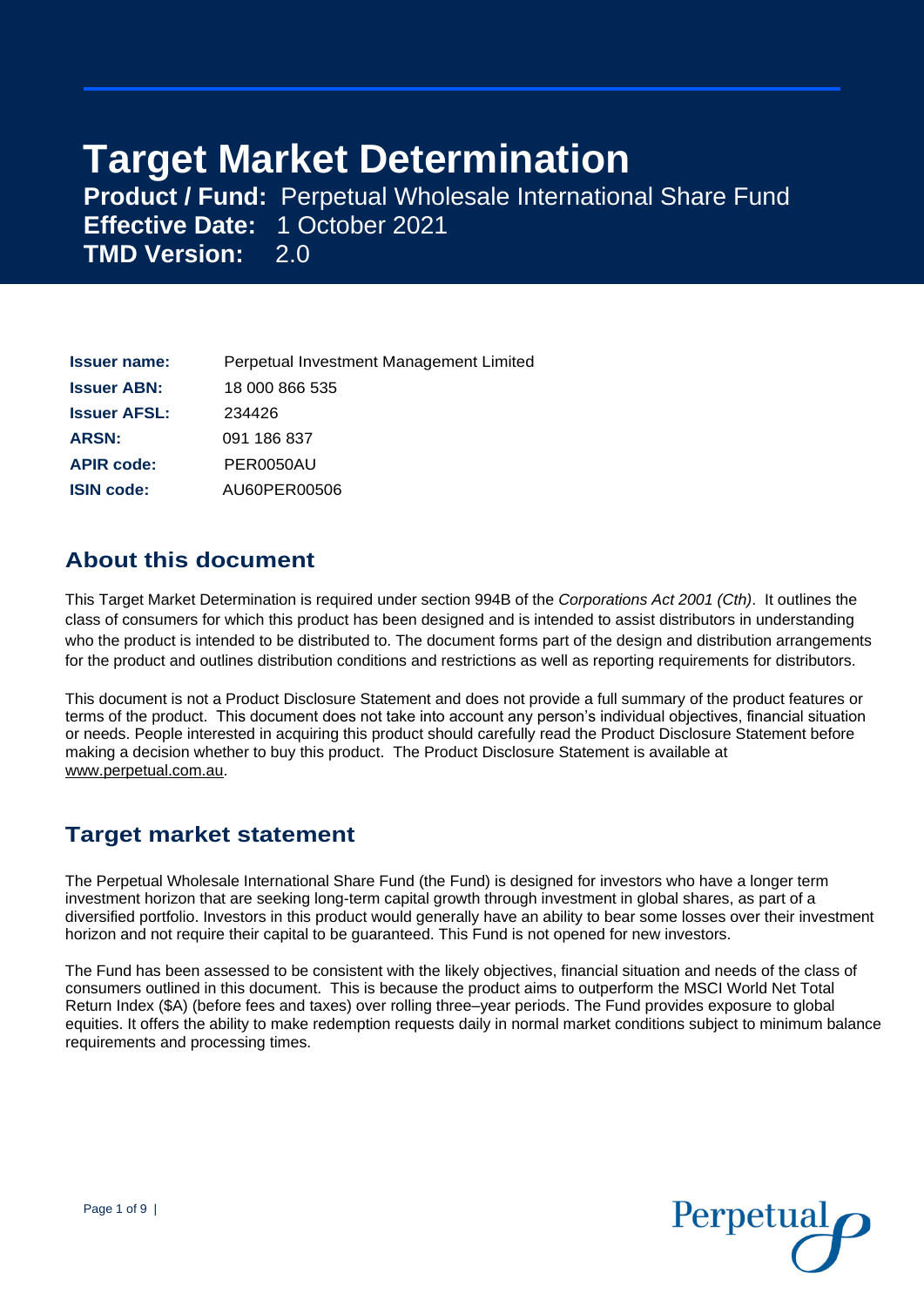## **Description of target market**

| <b>Consumer attributes</b>                       |                                        |                                                                                                                                                                                                                                  | <b>Key product attributes</b> |
|--------------------------------------------------|----------------------------------------|----------------------------------------------------------------------------------------------------------------------------------------------------------------------------------------------------------------------------------|-------------------------------|
| <b>Investment goals</b>                          | <b>TMD indicator</b>                   | <b>Investment objective</b>                                                                                                                                                                                                      |                               |
| <b>Capital Growth</b>                            | In target market                       | Aims to provide investors with long-term capital growth<br>through investment in quality global shares and outperform<br>the MSCI World Net Total Return Index (\$A) (before fees<br>and taxes) over rolling three-year periods. |                               |
| <b>Capital Preservation</b>                      | <b>Potentially in</b><br>target market |                                                                                                                                                                                                                                  |                               |
| <b>Capital Guaranteed</b>                        | Not considered in<br>target market     |                                                                                                                                                                                                                                  |                               |
| <b>Income Distribution</b>                       | <b>Potentially in</b><br>target market |                                                                                                                                                                                                                                  |                               |
| Intended product use (% of<br>investable assets) | <b>TMD Indicator</b>                   | <b>Portfolio diversification</b>                                                                                                                                                                                                 | <b>Asset class</b>            |
| Solution / Standalone (75-<br>100%)              | <b>Potentially in</b><br>target market | Medium                                                                                                                                                                                                                           | <b>Global Shares</b>          |
| Core Component (25-75%)                          | In target market                       |                                                                                                                                                                                                                                  |                               |
| Satellite / small allocation<br>$(<25\%)$        | In target market                       |                                                                                                                                                                                                                                  |                               |
| <b>Intended investment</b><br>timeframe          | <b>TMD Indicator</b>                   | <b>Suggested length of investment</b>                                                                                                                                                                                            |                               |
| Short ( $\leq$ 2 years)                          | Not considered in<br>target market     | Seven years or longer                                                                                                                                                                                                            |                               |
| Medium ( $> 2$ years $\leq 8$ years)             | <b>Potentially in</b><br>target market |                                                                                                                                                                                                                                  |                               |
| Long $(> 8$ years)                               | In target market                       |                                                                                                                                                                                                                                  |                               |

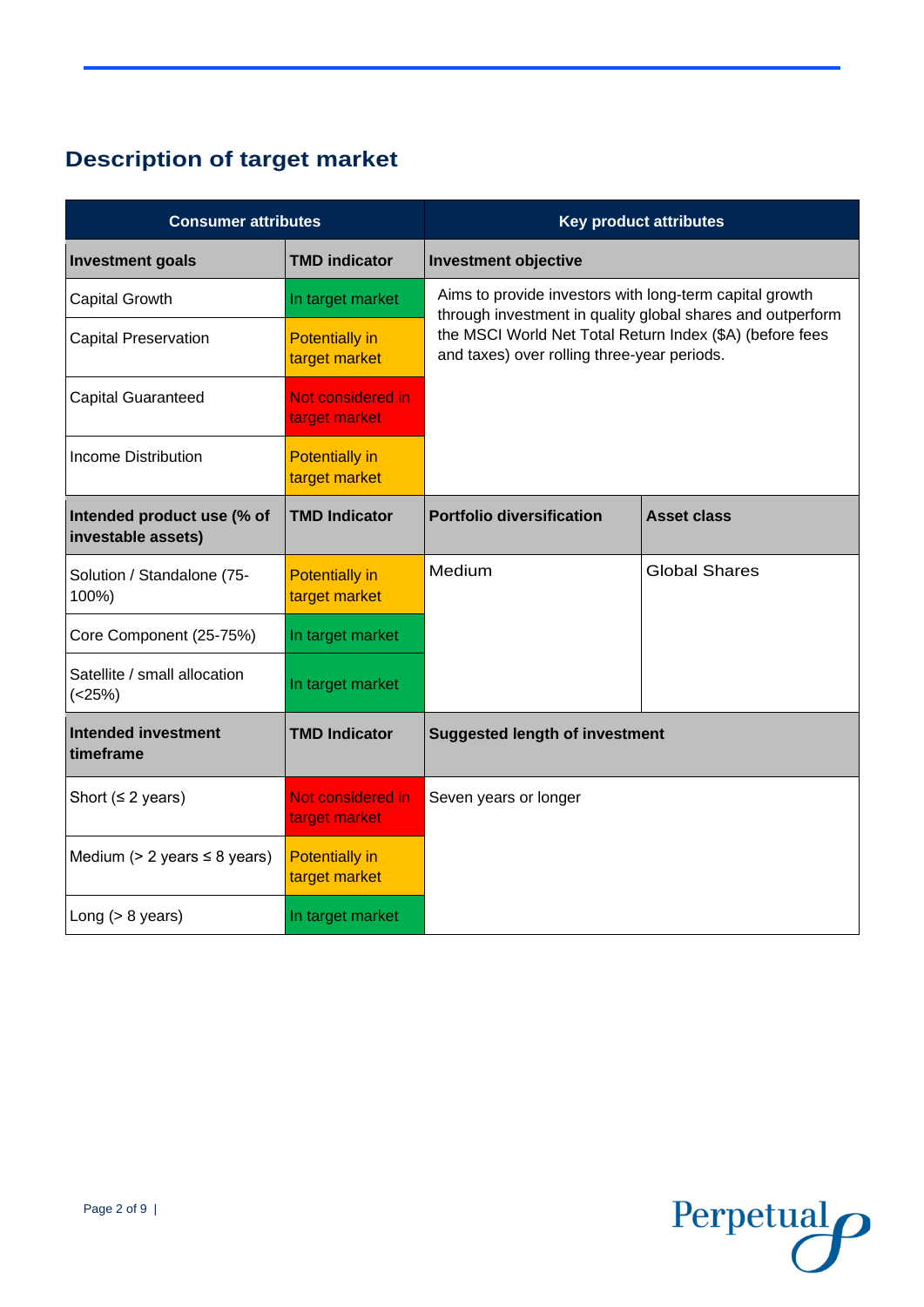| <b>Consumer attributes</b>                                                                                                                                                                                                                                                |                                        | <b>Key product attributes</b>                                                                                                                                                                                                                                    |
|---------------------------------------------------------------------------------------------------------------------------------------------------------------------------------------------------------------------------------------------------------------------------|----------------------------------------|------------------------------------------------------------------------------------------------------------------------------------------------------------------------------------------------------------------------------------------------------------------|
| <b>Risk (ability to bear loss)</b><br>and Return profile                                                                                                                                                                                                                  | <b>TMD Indicator</b>                   | <b>Risk level</b>                                                                                                                                                                                                                                                |
| Low                                                                                                                                                                                                                                                                       | <b>Potentially in</b><br>target market | High: 4 to less than 6 estimated negative annual returns over<br>any 20-year period.                                                                                                                                                                             |
| Medium                                                                                                                                                                                                                                                                    | <b>Potentially in</b><br>target market | The Fund will primarily invest in companies incorporated in<br>developed markets and may hold up to 20% of the portfolio in<br>companies incorporated in emerging markets.                                                                                       |
| High                                                                                                                                                                                                                                                                      | In target market                       | The currency exposure in the Fund is unhedged.                                                                                                                                                                                                                   |
| Very High                                                                                                                                                                                                                                                                 | In target market                       | The Fund may be appropriate for investors with a low or<br>medium risk/return profile if it is used as a part of a diversified<br>portfolio.                                                                                                                     |
| <b>Need to withdraw money</b>                                                                                                                                                                                                                                             | <b>TMD Indicator</b>                   | <b>Withdrawal frequency</b><br>NOTE: This reflects the general ability to withdraw in<br>normal market conditions. Processing time and minimum<br>balance requirements should also be considered.                                                                |
| Daily                                                                                                                                                                                                                                                                     | In target market                       | Daily                                                                                                                                                                                                                                                            |
| Weekly                                                                                                                                                                                                                                                                    | In target market                       |                                                                                                                                                                                                                                                                  |
| Monthly                                                                                                                                                                                                                                                                   | In target market                       |                                                                                                                                                                                                                                                                  |
| Quarterly                                                                                                                                                                                                                                                                 | In target market                       |                                                                                                                                                                                                                                                                  |
| Annually or longer                                                                                                                                                                                                                                                        | In target market                       |                                                                                                                                                                                                                                                                  |
| <b>Preferred level of</b><br>environmental, social and<br>governance integration                                                                                                                                                                                          | <b>TMD Indicator</b>                   | <b>ESG approach</b>                                                                                                                                                                                                                                              |
| <b>ESG</b> integration: Explicitly<br>considers ESG-related factors<br>that are material to the risk<br>and return of the investment,<br>alongside traditional financial<br>factors, when making<br>investment decisions.                                                 | In target market                       | ESG integration: Explicitly considers ESG-related factors that<br>are material to the risk and return of the investment,<br>alongside traditional financial factors, when making<br>investment decisions.<br>The portfolio has no direct tobacco stock exposure. |
| Positive or negative ESG<br>screening: Investments are<br>selected based on specific<br>ESG themes or rules that go<br>beyond investment risk and<br>return, for example, promoting<br>positive environmental or<br>social outcomes, or avoiding<br>unethical activities. | <b>Potentially in</b><br>target market |                                                                                                                                                                                                                                                                  |

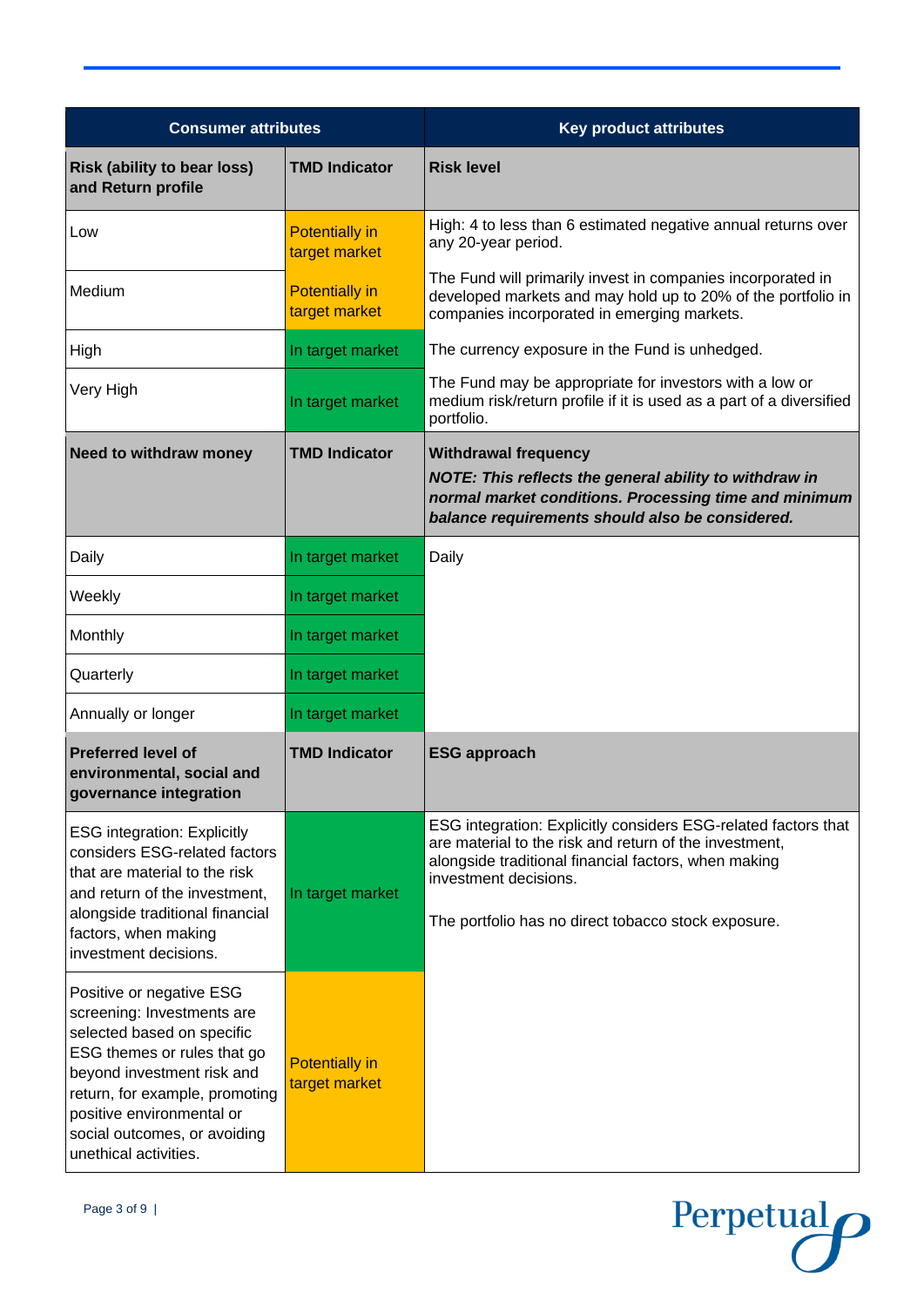### **Distribution information**

### **Distribution conditions / restrictions**

| <b>Distribution Condition</b>                                                               | <b>Distribution Condition Rationale</b> | <b>Applicable</b> |
|---------------------------------------------------------------------------------------------|-----------------------------------------|-------------------|
| There are no distribution<br>conditions                                                     | N/A                                     | No                |
| Only suitable for distribution to<br>consumers who have received<br>personal advice         | N/A                                     | No.               |
| Only suitable for distribution<br>through specified distributor/s<br>/ distribution channel | N/A                                     | No.               |
| Other                                                                                       | The Fund is closed to new investors.    | Yes               |

### **Distributor reporting requirements**

| <b>Distributors</b><br>required to<br>report | <b>Reporting requirement</b>                                                                                                                                                                                                                                      | <b>Reporting period</b>                                                                                                 | <b>Method of reporting (using</b><br>the FSC data standards<br>where practicable) |
|----------------------------------------------|-------------------------------------------------------------------------------------------------------------------------------------------------------------------------------------------------------------------------------------------------------------------|-------------------------------------------------------------------------------------------------------------------------|-----------------------------------------------------------------------------------|
| All distributors                             | Complaints (as defined in section 994A(1)<br>of the Act) relating to the product design,<br>product availability and distribution. The<br>distributor should provide all the content of<br>the complaint, having regard to privacy.                               | Within 10 business<br>days following the<br>end of a calendar<br>quarter.                                               | Information to be sent to<br>DDOmail@perpetual.com.au                             |
| All distributors                             | Significant dealings outside the target<br>market determination.                                                                                                                                                                                                  | As soon as<br>practicable but no<br>later than 10<br>business days after<br>becoming aware of a<br>significant dealing. | Information to be sent to<br>DDOmail@perpetual.com.au                             |
| All distributors                             | To the extent a distributor is aware of<br>dealings outside the target market, these<br>should be reported to the issuer, including<br>the reason the acquisition is outside the<br>target market, and whether the acquisition<br>occurred under personal advice. | Within 10 business<br>days following the<br>end of a calendar<br>quarter.                                               | Information to be sent to<br>DDOmail@perpetual.com.au                             |

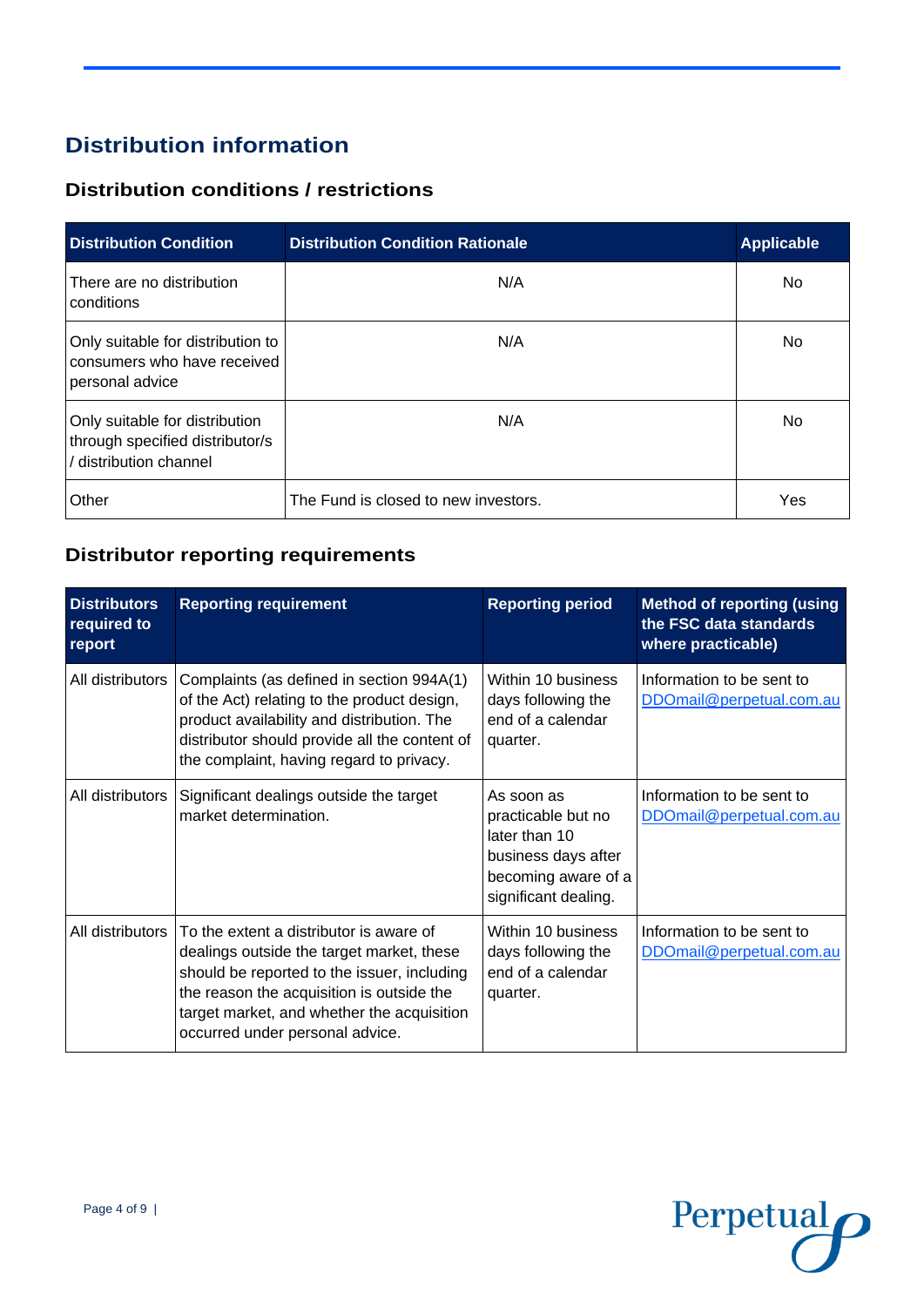### **Review periods and triggers**

We will review this target market determination as outlined below.

| <b>Mandatory review periods</b> |                                  |  |
|---------------------------------|----------------------------------|--|
| <b>Review period</b>            | <b>Maximum period for review</b> |  |
| Initial review                  | 1 year and 3 months              |  |
| Subsequent / periodic reviews   | 2 years and 3 months             |  |

#### **Review triggers**

The issuer has determined that a significant dealing outside the target market determination has occurred.

Material deviation in actual performance of the product (compared to investment objective / benchmark) over a sustained period, which may cause consumer harm.

Material change to fund liquidity which may cause consumer harm.

Material change to investment objective, key product features or fees.

Material or unexpectedly high number of complaints about the product (or distribution of the product) which indicate a systemic issue has occurred.

Significant regulatory action which indicates that the target market determination is no longer appropriate.

Where a review trigger has occurred, this target market determination will be reviewed within 10 business days.

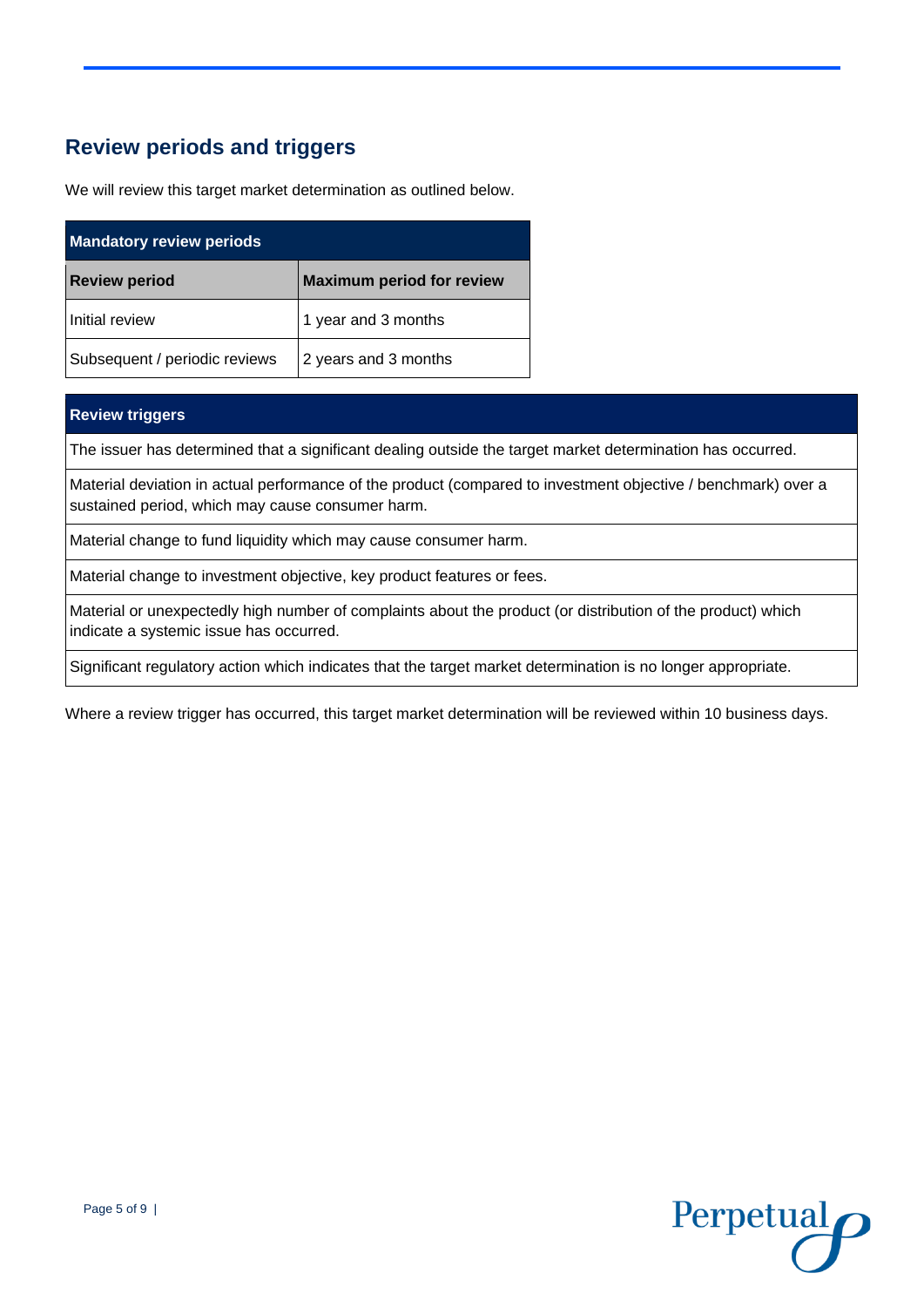### **Instructions**

### **TMD indicator key**

The Consumer Attributes for which the product is likely to be appropriate have been assessed using a red/amber/green rating methodology with appropriate colour coding:

| In target market | Potentially in target market | Not considered in target market |  |
|------------------|------------------------------|---------------------------------|--|
|                  |                              |                                 |  |

In the tables in this TMD, Column 1, Consumer Attributes, indicates a description of the likely objectives, financial situation and needs of the class of consumers that are considering this product. Column 2, TMD indicator, indicates whether a consumer meeting the attribute in column 1 is likely to be in the target market for this product.

**Generally,** a consumer is unlikely to be in the target market for the product if:

- **one or more** of their Consumer Attributes correspond to a **red** rating, or
- **three or more** of their Consumer Attributes correspond to an **amber** rating.

#### **Investment products and diversification**

A consumer (or class of consumer) may intend to hold a product as part of a diversified portfolio (typically with an intended product use of *satellite/small allocation* or *core component*). In such circumstances, the product should be assessed against the consumer's attributes for the relevant portion of the portfolio, rather than the consumer's portfolio as a whole. For example, a consumer may seek to construct a conservative portfolio with a satellite/small allocation to growth assets. In this case, it may be likely that a product with a *High* or *Very High* risk/return profile is consistent with the consumer's objectives for that allocation notwithstanding that the risk/return profile of the consumer as a whole is *Low* or *Medium*. In making this assessment, distributors should consider all features of a product (including its key attributes).

### **Definitions**

| <b>Term</b>                            | <b>Definition</b>                                                                                                                                                                                                                                                                                         |
|----------------------------------------|-----------------------------------------------------------------------------------------------------------------------------------------------------------------------------------------------------------------------------------------------------------------------------------------------------------|
| <b>Consumer's investment objective</b> |                                                                                                                                                                                                                                                                                                           |
| <b>Capital Growth</b>                  | The consumer seeks to invest in a product designed to generate capital return. The<br>consumer prefers exposure to growth assets (such as shares or property) or otherwise seeks<br>an investment return above the current inflation rate.                                                                |
| <b>Capital Preservation</b>            | The consumer seeks to invest in a product to reduce volatility and minimise loss in a market<br>down-turn. The consumer prefers exposure to defensive assets (such as cash or fixed<br>income securities) that are generally lower in risk and less volatile than growth investments.                     |
| <b>Capital Guaranteed</b>              | The consumer seeks a guarantee or protection against capital loss whilst still seeking the<br>potential for capital growth (typically gained through a derivative arrangement). The<br>consumer would likely understand the complexities, conditions and risks that are associated<br>with such products. |
| Income Distribution                    | The consumer seeks to invest in a product designed to distribute regular and/or tax-effective<br>income. The consumer prefers exposure to income-generating assets (typically, high<br>dividend-yielding equities, fixed income securities and money market instruments).                                 |

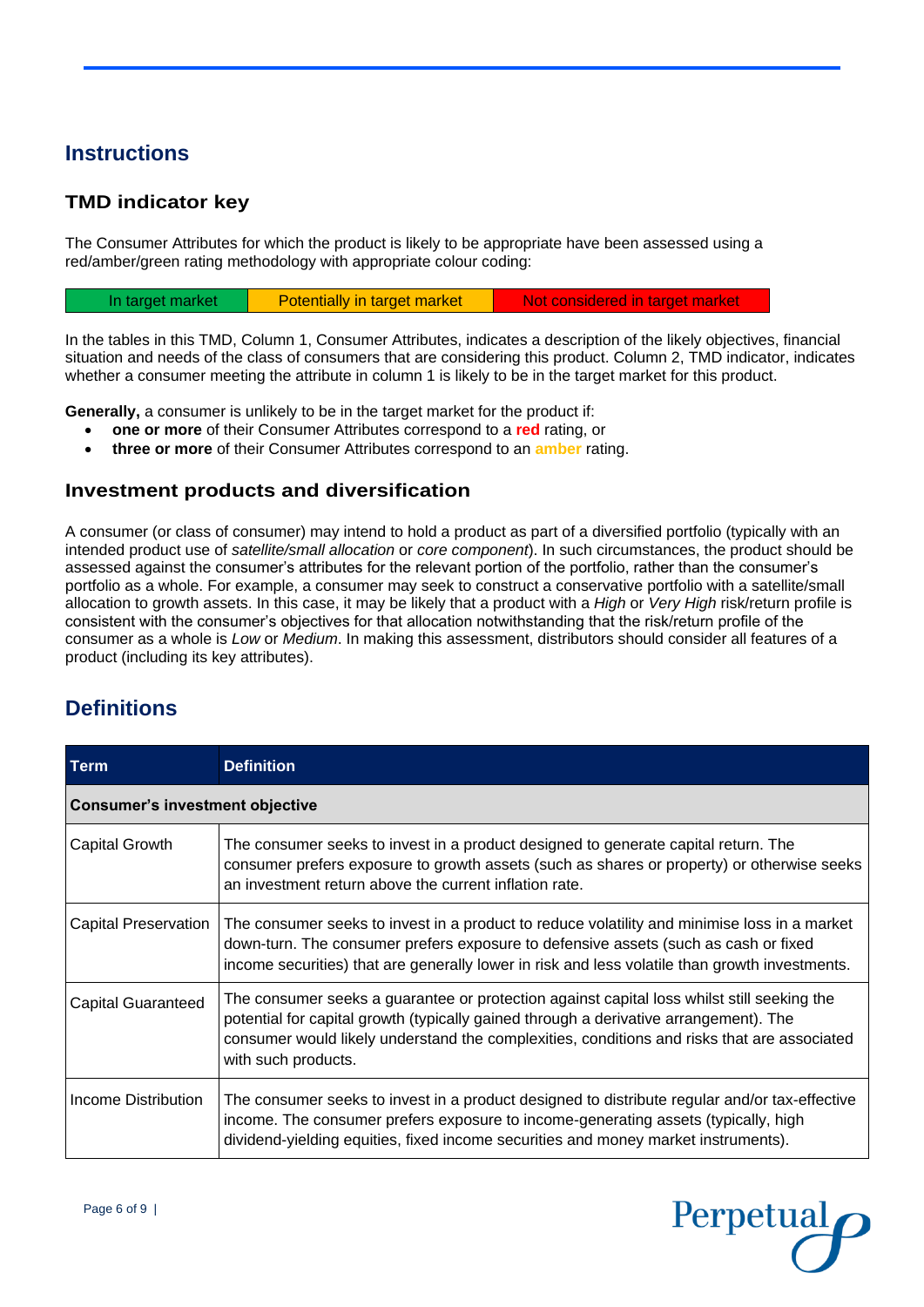| <b>Term</b>                                                                                                        | <b>Definition</b>                                                                                                                                                                                                                                                                                                                              |  |
|--------------------------------------------------------------------------------------------------------------------|------------------------------------------------------------------------------------------------------------------------------------------------------------------------------------------------------------------------------------------------------------------------------------------------------------------------------------------------|--|
| Consumer's intended product use (% of Investable Assets)                                                           |                                                                                                                                                                                                                                                                                                                                                |  |
| Solution/Standalone (75-100%)                                                                                      | The consumer intends to hold the investment as either a part or the<br>majority (up to 100%) of their total <i>investable assets</i> (see definition<br>below). The consumer typically prefers exposure to a product with at least<br>High portfolio diversification (see definitions below).                                                  |  |
| Core Component (25-75%)                                                                                            | The consumer intends to hold the investment as a major component, up<br>to 75%, of their total investable assets (see definition below). The<br>consumer typically prefers exposure to a product with at least Medium<br>portfolio diversification (see definitions below).                                                                    |  |
| Satellite (<25%)                                                                                                   | The consumer intends to hold the investment as a smaller part of their<br>total portfolio, as an indication it would be suitable for up to 25% of the<br>total investable assets (see definition below). The consumer is likely to be<br>comfortable with exposure to a product with Low portfolio diversification<br>(see definitions below). |  |
| <b>Investable Assets</b>                                                                                           | Those assets that the investor has available for investment, excluding the<br>residential home.                                                                                                                                                                                                                                                |  |
| Portfolio diversification (for completing the key product attribute section of consumer's intended product<br>use) |                                                                                                                                                                                                                                                                                                                                                |  |
| Low                                                                                                                | Single asset class, single country, low or moderate holdings of securities -<br>e.g. high conviction Aussie equities.                                                                                                                                                                                                                          |  |
| Medium                                                                                                             | 1-2 asset classes, single country, broad exposure within asset class, e.g.<br>Aussie equities "All Ords".                                                                                                                                                                                                                                      |  |
| <b>High</b>                                                                                                        | Highly diversified across either asset classes, countries or investment<br>managers, e.g. Australian multi-manager balanced fund or global multi-<br>asset product (or global equities).                                                                                                                                                       |  |
| <b>Consumer's intended investment timeframe</b>                                                                    |                                                                                                                                                                                                                                                                                                                                                |  |
| Short ( $\leq$ 2 years)                                                                                            | The consumer has a short investment timeframe and may wish to redeem<br>within two years.                                                                                                                                                                                                                                                      |  |
| Medium ( $> 2$ years $\leq 8$ years)                                                                               | The consumer has a medium investment timeframe and is unlikely to<br>redeem within two years.                                                                                                                                                                                                                                                  |  |
| Long $(> 8$ years)                                                                                                 | The consumer has a long investment timeframe and is unlikely to redeem<br>within eight years.                                                                                                                                                                                                                                                  |  |

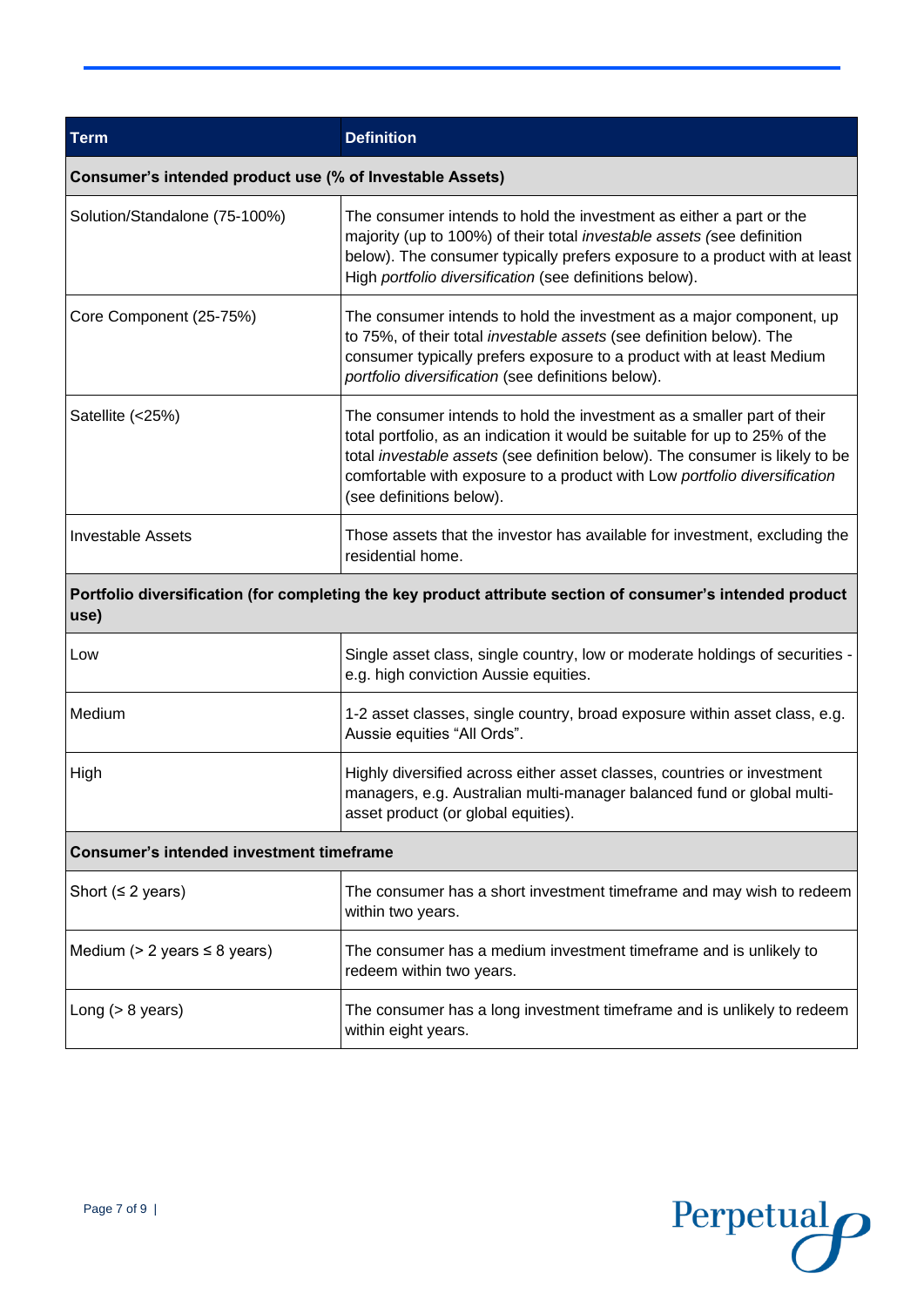**Term Definition**

#### **Consumer's Risk (ability to bear loss) and Return profile**

Perpetual has adopted the Standard Risk Measure (*SRM*) to calculate the likely number of negative annual returns over a 20 year period, using the guidance and methodology outlined in the *[Standard Risk Measure](https://protect-eu.mimecast.com/s/pqPaCwVNmtGRQpvMFVpVgu?domain=urldefense.com)  [Guidance Paper For Trustees](https://protect-eu.mimecast.com/s/pqPaCwVNmtGRQpvMFVpVgu?domain=urldefense.com)*. The SRM is not a complete assessment of risk and potential loss. For example, it does not detail important issues such as the potential size of a negative return or that a positive return could still be less than a consumer requires to meet their investment objectives/needs.

The Product Description and Key Product Attributes section supplements the SRM methodology by also considering other risk factors. For example, some products may use leverage, derivatives or short selling.

| Low                                                          | The consumer is conservative or low risk in nature, seeks to minimise<br>potential losses (e.g. has the ability to bear up to 1 negative return over a<br>20 year period (SRM 1 to 2)) and is comfortable with a low target return<br>profile.<br>Consumer typically prefers defensive assets such as cash and fixed<br>income.                                                                                                        |  |
|--------------------------------------------------------------|----------------------------------------------------------------------------------------------------------------------------------------------------------------------------------------------------------------------------------------------------------------------------------------------------------------------------------------------------------------------------------------------------------------------------------------|--|
| Medium                                                       | The consumer is moderate or medium risk in nature, seeking to minimise<br>potential losses (e.g. has the ability to bear up to 4 negative returns over<br>a 20 year period (SRM 3 to 5)) and comfortable with a moderate target<br>return profile.<br>Consumer typically prefers a balance of growth assets such as shares,<br>property and alternative assets and defensive assets such as cash and<br>fixed income.                  |  |
| High                                                         | The consumer is higher risk in nature and can accept higher potential<br>losses (e.g. has the ability to bear up to 6 negative returns over a 20 year<br>period (SRM 6)) in order to target a higher target return profile.<br>Consumer typically prefers predominantly growth assets such as shares,<br>property and alternative assets with only a smaller or moderate holding in<br>defensive assets such as cash and fixed income. |  |
| Very high                                                    | The consumer has a more aggressive or very high risk appetite, seeks to<br>maximise returns and can accept higher potential losses (e.g. has the<br>ability to bear 6 or more negative returns over a 20 year period (SRM 7)<br>and possibly other risk factors, such as leverage).<br>Consumer typically prefers growth assets such as shares, property and<br>alternative assets.                                                    |  |
| Consumer's need to withdraw money                            |                                                                                                                                                                                                                                                                                                                                                                                                                                        |  |
| Daily / Weekly / Monthly / Quarterly /<br>Annually or longer | The consumer seeks to invest in a product which permits redemption<br>requests at this frequency under ordinary circumstances and the issuer is<br>typically able to meet that request within a reasonable period.                                                                                                                                                                                                                     |  |